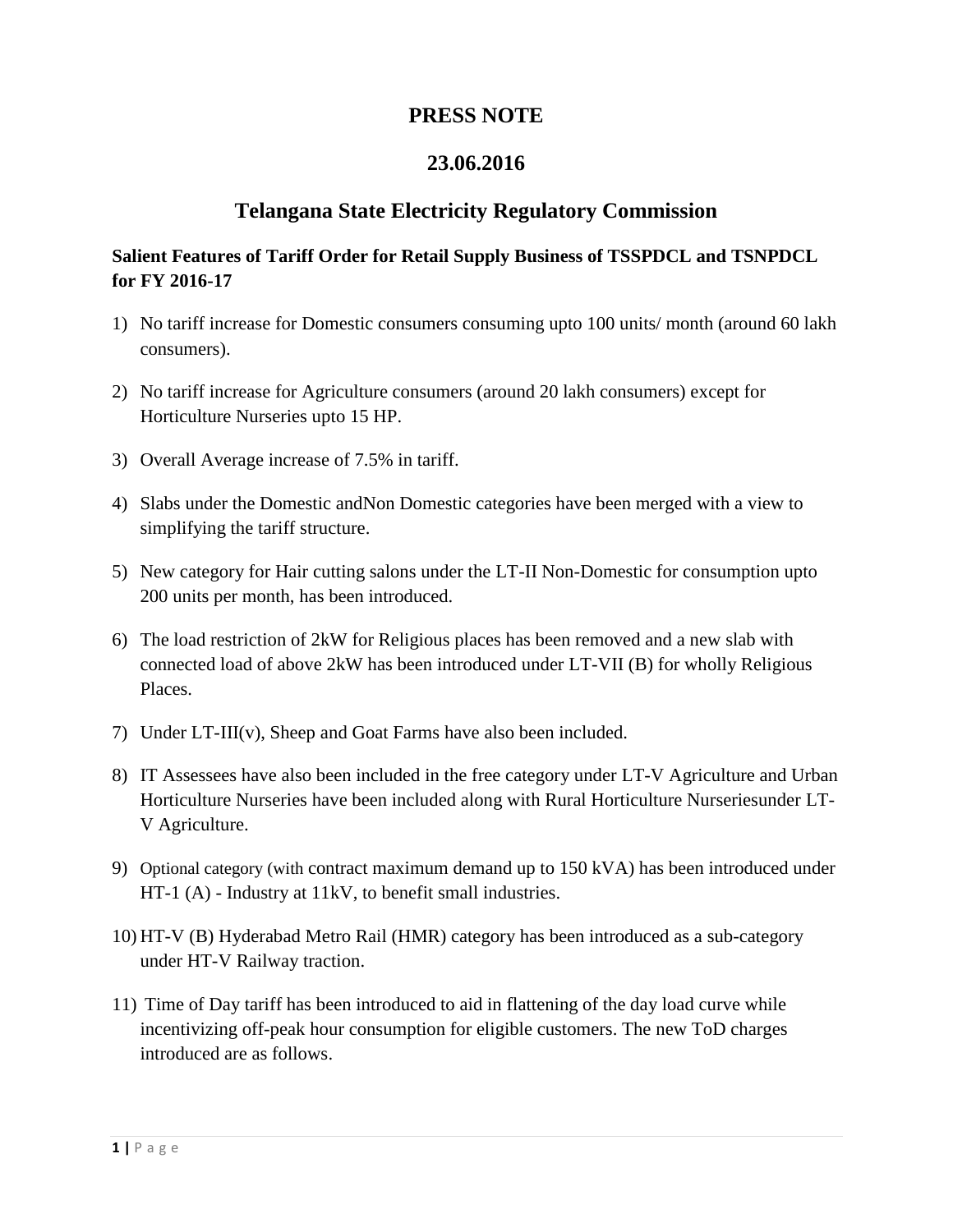| <b>Time of Day</b>   | <b>ToD Charge</b> |
|----------------------|-------------------|
| 06:00 AM to 10:00 AM | $+1$ Rs./ unit    |
| 10:00 PM to 6:00 AM  | $-1$ Rs./ unit    |

- 12) Government of Telangana has given its commitment to reduce the tariff applicable to poultry farms by Rs. 2/unit.
- 13) Government of Telangana has given its commitment to provide Subsidy of Rs. 4584.50 Crores for FY 2016-17 under Section 65 of the Electricity Act, 2003.
- 14) The new tariffs shall come into effect from 01.07.2016.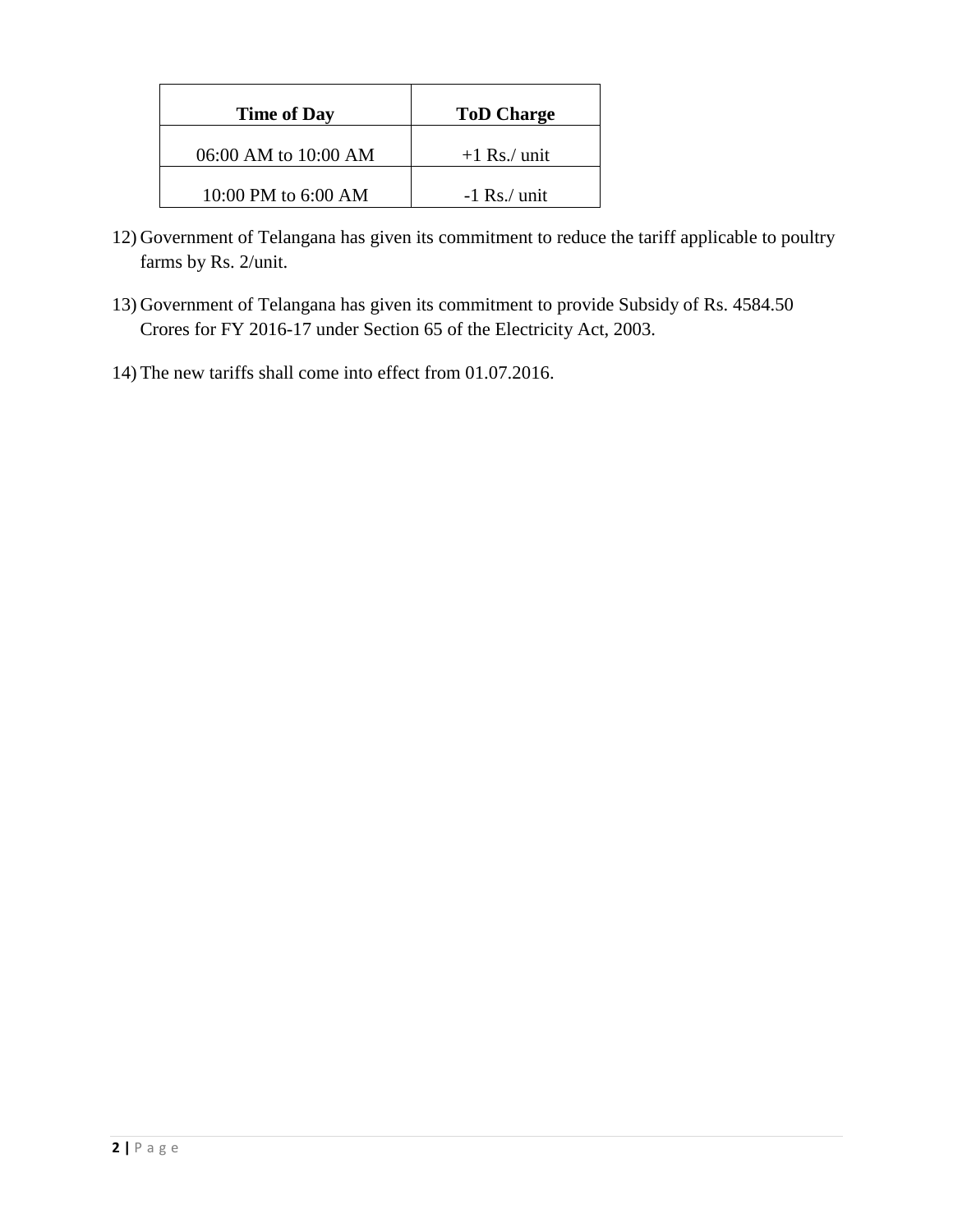| Category                                                         |      | <b>Fixed/Demand</b>              | <b>Energy Charge</b><br>(INR/kWh/kVAh) |
|------------------------------------------------------------------|------|----------------------------------|----------------------------------------|
|                                                                  |      | <b>Charges</b>                   |                                        |
|                                                                  |      | (INR/ month)                     |                                        |
|                                                                  | Unit | Rate                             |                                        |
| <b>Low Tension</b>                                               |      |                                  |                                        |
| <b>LT I: Domestic</b>                                            |      |                                  |                                        |
| LT $I(A)$ : Up to 100 Units/Month                                |      |                                  |                                        |
| $0 - 50$                                                         |      |                                  | 1.45                                   |
| 51-100                                                           |      |                                  | 2.60                                   |
| LT I (B)(i): Above 100 Units/Month $\&$ up to<br>200 Units/Month |      |                                  |                                        |
| $0 - 100$                                                        |      |                                  | 3.30                                   |
| 101-200                                                          |      |                                  | 4.30                                   |
| LT I (B)(ii): Above 200 Units/Month                              |      |                                  |                                        |
| $0 - 200$                                                        |      |                                  | 5.00                                   |
| 201-300                                                          |      |                                  | 7.20                                   |
| 301-400                                                          |      |                                  | 8.50                                   |
| 401-800                                                          |      |                                  | 9.00                                   |
| Above 800 units                                                  |      |                                  | 9.50                                   |
| <b>LT II: Non-Domestic/Commercial</b>                            |      |                                  |                                        |
| LT II (A): Up to 50 Units/Month                                  |      |                                  |                                        |
| $0 - 50$                                                         | kW   | 50                               | 6.00                                   |
| LT II (B): Above 50 Units/Month                                  |      |                                  |                                        |
| $0 - 100$                                                        | kW   | 60                               | 7.50                                   |
| 101-300                                                          | kW   | 60                               | 8.90                                   |
| 301-500                                                          | kW   | 60                               | 9.40                                   |
| Above 500                                                        | kW   | 60                               | 10.00                                  |
| LT II (C): Advertisement Hoardings                               | kW   | 60                               | 12.00                                  |
| LT II (D): Haircutting salons consuming up                       |      |                                  |                                        |
| to 200 units/month                                               |      |                                  |                                        |
| $0 - 50$                                                         | kW   | 60                               | 5.30                                   |
| 51-100                                                           | kW   | 60                               | 6.60                                   |
| 101-200                                                          | kW   | 60                               | 7.50                                   |
| <b>LT III: Industry</b>                                          |      |                                  |                                        |
| Industries                                                       | kW   | 60                               | 6.70                                   |
| Seasonal Industries (off season)                                 | kW   | 60                               | 7.40                                   |
| Pisciculture/ Prawn culture                                      | kW   | 21                               | 5.20                                   |
| Sugarcane crushing                                               | kW   | 21                               | 5.20                                   |
| Poultry farms                                                    | kW   | 50                               | 4.00                                   |
| Mushroom, Rabbit, Sheep and Goat farms                           | kW   | 60                               | 6.30                                   |
| Floriculture in Green House                                      | kW   | 60                               | 6.30                                   |
| <b>LT IV: Cottage Industries</b>                                 |      |                                  |                                        |
| <b>Cottage Industries</b>                                        | kW   | 20/kW subject to a<br>minimum of | 4.00                                   |

# **Table 1: Retail Supply Tariff Schedule for FY 2016-17**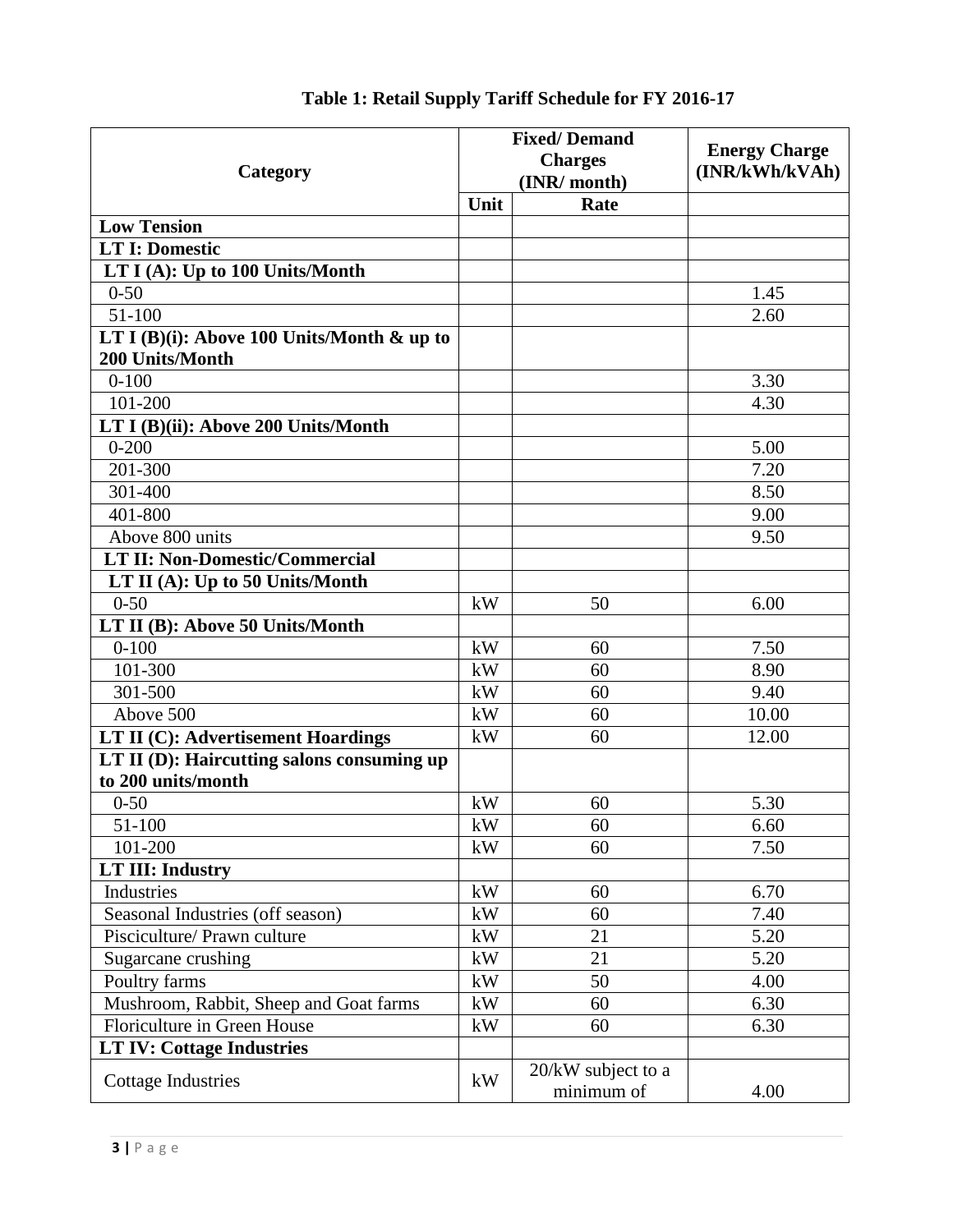| Category                                     |          | <b>Fixed/Demand</b><br><b>Charges</b> | <b>Energy Charge</b><br>(INR/kWh/kVAh) |
|----------------------------------------------|----------|---------------------------------------|----------------------------------------|
|                                              |          | (INR/ month)                          |                                        |
|                                              | Unit     | Rate                                  |                                        |
|                                              |          | Rs.30/month                           |                                        |
|                                              |          | 20/kW subject to a                    |                                        |
| <b>Agro Based Activities</b>                 | kW       | minimum of                            |                                        |
|                                              |          | Rs.30/month                           | 4.00                                   |
| <b>LT V: Agriculture</b>                     |          |                                       |                                        |
| LT V (A): Agriculture with DSM Measures      |          |                                       |                                        |
| <b>Corporate Farmers</b>                     |          |                                       | 2.50                                   |
| Wet Land Farmers (Holdings > 2.5 acre)       | HP       | $525*$                                | 0.50                                   |
| Dry Land Farmers (Connections $> 3$ nos.)    | HP       | $525 *$                               | 0.50                                   |
| Wet Land Farmers (Holdings $\leq$ 2.5 acre)  |          |                                       | 0.00                                   |
| Dry Land Farmers (Connections $\leq$ 3 nos.) |          |                                       | 0.00                                   |
| LT V (B): Agriculture without DSM            |          |                                       |                                        |
| <b>Measures</b>                              |          |                                       |                                        |
| <b>Corporate Farmers</b>                     |          |                                       | 3.50                                   |
| Wet Land Farmers (Holdings > 2.5 acre)       | HP       | $1050 *$                              | 1.00                                   |
| Dry Land Farmers (Connections $>$ 3 nos.)    | HP       | $1050*$                               | 1.00                                   |
| Wet Land Farmers (Holdings $\leq$ 2.5 acre)  | HP       | $525 *$                               | 0.50                                   |
| Dry Land Farmers (Connections $\leq$ 3 nos.) | HP       | $525*$                                | 0.50                                   |
| $LT V(C):$ Others                            |          |                                       |                                        |
| Horticulture Nurseries with CL up to 15 HP   | HP       | 20                                    | 4.00                                   |
| LT VI: Street Lighting & PWS                 |          |                                       |                                        |
| LT VI (A): Street Lighting                   |          |                                       |                                        |
| Panchayats                                   | kW       | 32                                    | 6.10                                   |
| Municipalities                               | kW       | 32                                    | 6.60                                   |
| <b>Municipal Corporations</b>                | kW       | 32                                    | 7.10                                   |
| LT VI (B): PWS Schemes                       |          |                                       |                                        |
|                                              |          | 32/HP subject to a                    |                                        |
| Panchayats                                   | $\rm HP$ | minimum of Rs                         |                                        |
|                                              |          | 50/month                              | 5.00                                   |
|                                              |          | 32/HP subject to a                    |                                        |
| Municipalities                               | HP       | minimum of Rs                         |                                        |
|                                              |          | 100/month                             | 6.10                                   |
|                                              |          | 32/HP subject to a                    |                                        |
| <b>Municipal Corporations</b>                | HP       | minimum of Rs                         |                                        |
|                                              |          | 100/month                             | 6.60                                   |
| <b>LT VII: General</b>                       |          |                                       |                                        |
| <b>LT VII (A): General Purpose</b>           | kW       | 21                                    | 7.30                                   |
| LT VII (B): Wholly Religious Places          |          |                                       |                                        |
| Load up to 2 kW                              | kW       | 21                                    | 5.40                                   |
| Load above 2 kW                              | kW       | 21                                    | 6.00                                   |
| <b>LT VIII: Temporary Supply</b>             | kW       | 21                                    | 11.00                                  |
| <b>High Tension</b>                          |          |                                       |                                        |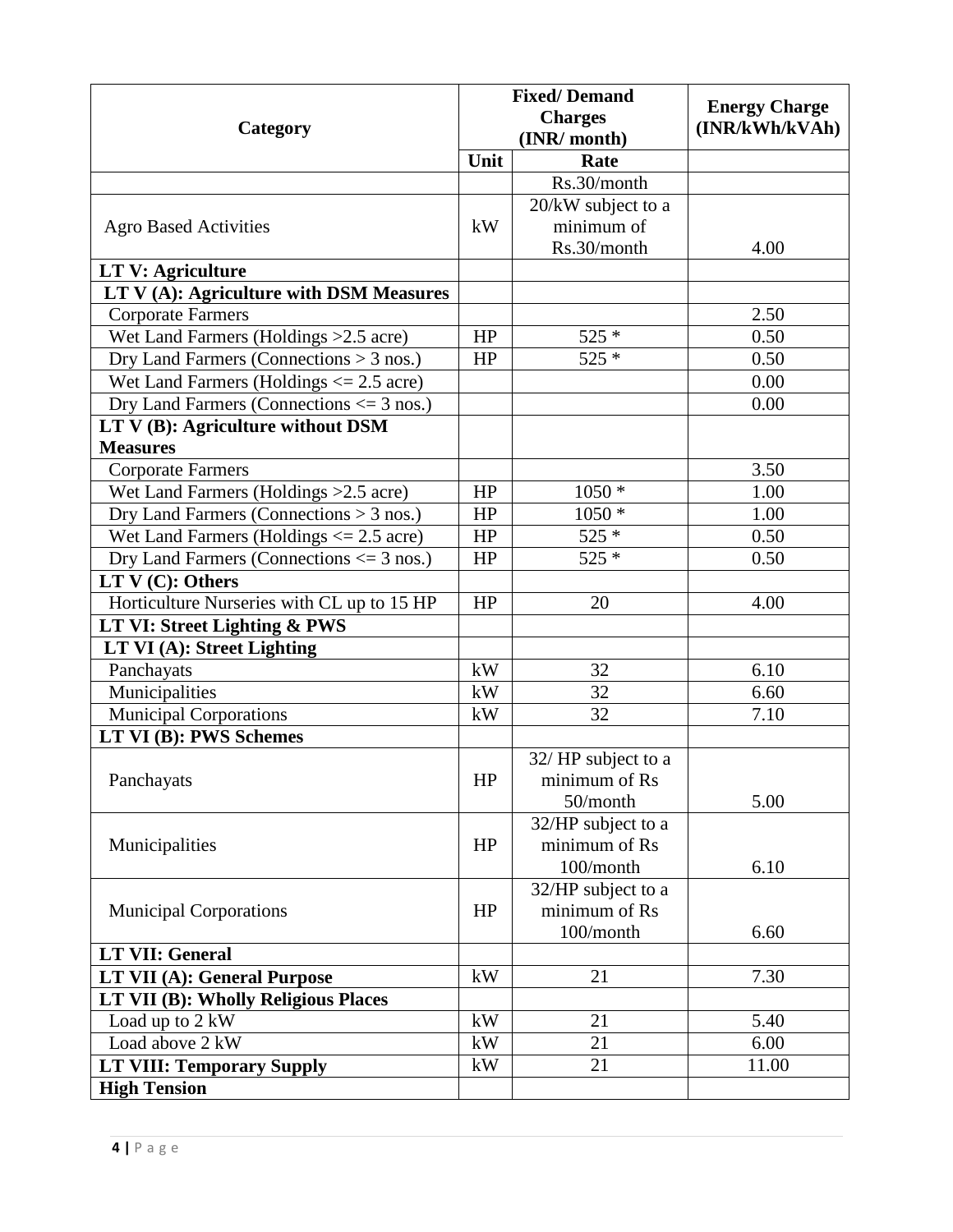|                                           |                                | <b>Fixed/Demand</b> | <b>Energy Charge</b> |
|-------------------------------------------|--------------------------------|---------------------|----------------------|
| Category                                  | <b>Charges</b><br>(INR/ month) |                     | (INR/kWh/kVAh)       |
|                                           | Unit                           | Rate                |                      |
| <b>HT I(A): Industry General</b>          |                                |                     |                      |
| 11 kV                                     | kVA                            | 390                 | 6.65                 |
| 33 kV                                     | kVA                            | 390                 | 6.15                 |
| 132 kV and above                          | kVA                            | 390                 | 5.65                 |
| $HT I(A):$ Lights and Fans                |                                |                     |                      |
| 11 kV                                     |                                |                     | 6.65                 |
| 33 kV                                     |                                |                     | 6.15                 |
| 132 kV and above                          |                                |                     | 5.65                 |
| <b>HT I(A):Poultry Farms</b>              |                                |                     |                      |
| 11 kV                                     | kVA                            | 390                 | 4.65                 |
| 33 kV                                     | kVA                            | 390                 | 4.15                 |
| <b>HT I(A):Industrial Colonies</b>        |                                |                     |                      |
| 11 kV                                     |                                |                     | 6.30                 |
| 33 kV                                     |                                |                     | 6.30                 |
| 132 kV and above                          |                                |                     | 6.30                 |
| <b>HT I(A):Seasonal Industries</b>        |                                |                     |                      |
| 11 kV                                     | kVA                            | 390                 | 7.60                 |
| 33 kV                                     | <b>kVA</b>                     | 390                 | 6.90                 |
| 132 kV and above                          | kVA                            | 390                 | 6.70                 |
| HT I(A): Optional Category with Load up   |                                |                     |                      |
| to 150 kVA                                |                                |                     |                      |
| 11 kV                                     | kVA                            | 80                  | 7.00                 |
| HT I: Time of Day Tariffs (6 PM to 10 PM) |                                |                     |                      |
| 11 kV                                     |                                |                     | 7.65                 |
| 33 kV                                     |                                |                     | 7.15                 |
| 132 kV and above                          |                                |                     | 6.65                 |
| HT I: Time of Day Tariffs (6 AM to 10 AM) |                                |                     |                      |
| 11 kV                                     |                                |                     | 7.65                 |
| 33 kV                                     |                                |                     | 7.15                 |
| 132 kV and above                          |                                |                     | 6.65                 |
| HT I: Time of Day Tariffs (10 PM to 6 AM) |                                |                     |                      |
| 11 kV                                     |                                |                     | 5.65                 |
| 33 kV                                     |                                |                     | 5.15                 |
| 132 kV and above                          |                                |                     | 4.65                 |
| HT I(A): Poultry Farms - Time of Day      |                                |                     |                      |
| Tariffs (6 PM to 10 PM)                   |                                |                     |                      |
| 11 kV                                     |                                |                     | 5.65                 |
| 33 kV                                     |                                |                     | 5.15                 |
| HT I(A): Poultry Farms - Time of Day      |                                |                     |                      |
| Tariffs (6 AM to 10 AM)<br>11 kV          |                                |                     | 5.65                 |
| 33 kV                                     |                                |                     | 5.15                 |
|                                           |                                |                     |                      |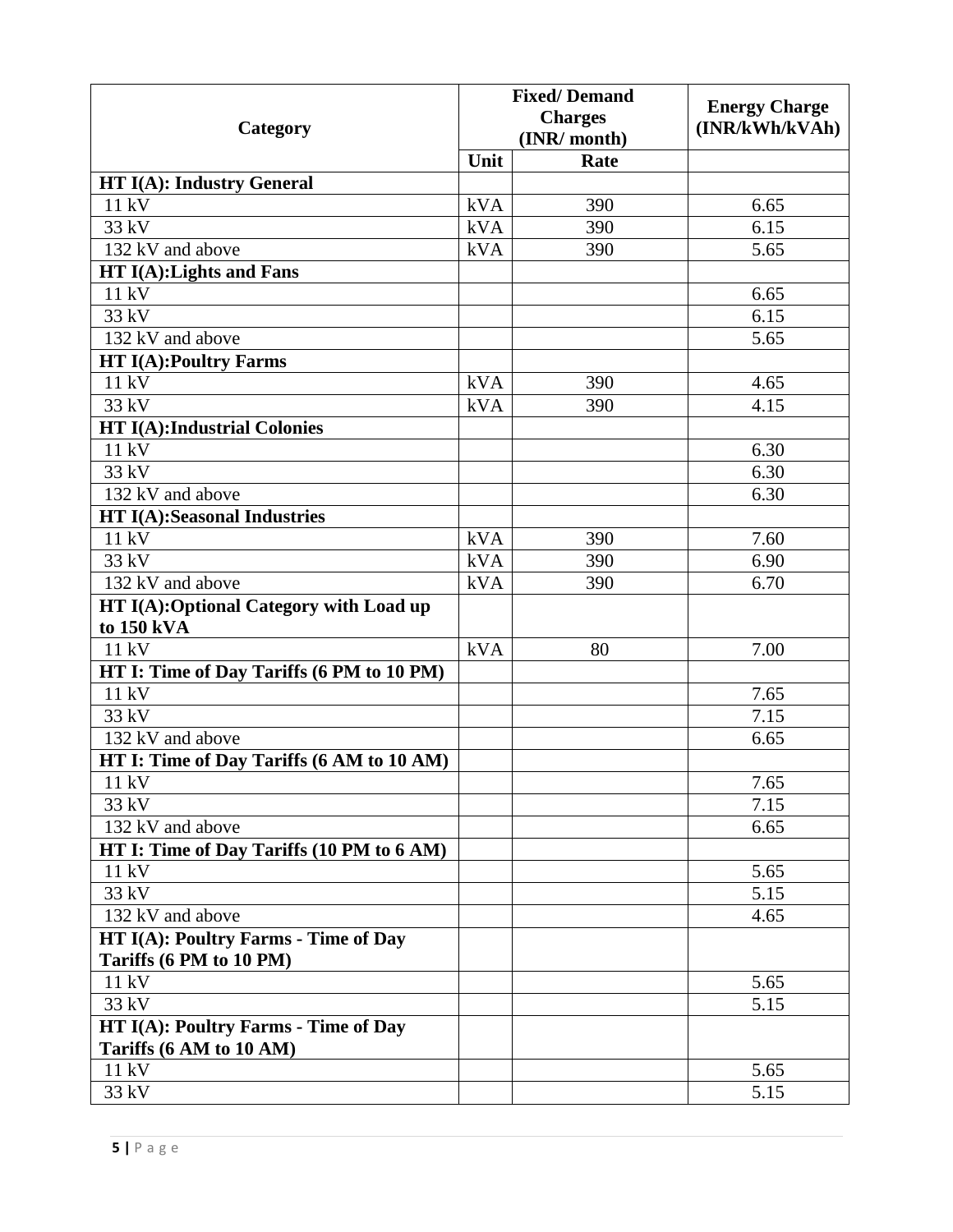| Category                                                         | <b>Fixed/Demand</b><br><b>Charges</b><br>(INR/ month) |      | <b>Energy Charge</b><br>(INR/kWh/kVAh) |
|------------------------------------------------------------------|-------------------------------------------------------|------|----------------------------------------|
|                                                                  | Unit                                                  | Rate |                                        |
| HT I(A): Poultry Farms - Time of Day<br>Tariffs (10 PM to 06 AM) |                                                       |      |                                        |
| 11 kV                                                            |                                                       |      | 3.65                                   |
| 33 kV                                                            |                                                       |      | 3.15                                   |
| <b>HT I(B): Ferro Alloy Units</b>                                |                                                       |      |                                        |
| 11 kV                                                            |                                                       |      | 5.90                                   |
| 33 kV                                                            |                                                       |      | 5.50                                   |
| 132 kV and above                                                 |                                                       |      | 5.00                                   |
| <b>HT II Others</b>                                              |                                                       |      |                                        |
| 11 kV                                                            | kVA                                                   | 390  | 7.80                                   |
| 33 kV                                                            | kVA                                                   | 390  | 7.00                                   |
| 132 kV and above                                                 | kVA                                                   | 390  | 6.80                                   |
| HT II: Time of Day Tariffs (6 PM to 10PM)                        |                                                       |      |                                        |
| 11 kV                                                            |                                                       |      | 8.80                                   |
| 33 kV                                                            |                                                       |      | 8.00                                   |
| 132 kV and above                                                 |                                                       |      | 7.80                                   |
| HT II: Time of Day Tariffs (6 AM to 10                           |                                                       |      |                                        |
| AM)                                                              |                                                       |      |                                        |
| 11 kV                                                            |                                                       |      | 8.80                                   |
| 33 kV                                                            |                                                       |      | 8.00                                   |
| 132 kV and above                                                 |                                                       |      | 7.80                                   |
| HT II: Time of Day Tariffs (10 PM to 6AM)                        |                                                       |      |                                        |
| 11 kV                                                            |                                                       |      | 6.80                                   |
| 33 kV                                                            |                                                       |      | 6.00                                   |
| 132 kV and above                                                 |                                                       |      | 5.80                                   |
| <b>HT III Airports, Bus stations and Railway</b><br>stations     |                                                       |      |                                        |
| 11 kV                                                            | kVA                                                   | 390  | 7.50                                   |
| 33 kV                                                            | kVA                                                   | 390  | 6.85                                   |
| 132 kV and above                                                 | kVA                                                   | 390  | 6.45                                   |
| HT III: Time of Day Tariffs (6 PM to 10<br>PM)                   |                                                       |      |                                        |
| 11 kV                                                            |                                                       |      | 8.50                                   |
| 33 kV                                                            |                                                       |      | 7.85                                   |
| 132 kV and above                                                 |                                                       |      | 7.45                                   |
|                                                                  |                                                       |      |                                        |
| HT III: Time of Day Tariffs (6 AM to 10<br>AM)                   |                                                       |      |                                        |
| 11 kV                                                            |                                                       |      | 8.50                                   |
| 33 kV                                                            |                                                       |      | 7.85                                   |
| 132 kV and above                                                 |                                                       |      | 7.45                                   |
| HT III: Time of Day Tariffs (10 PM to 06                         |                                                       |      |                                        |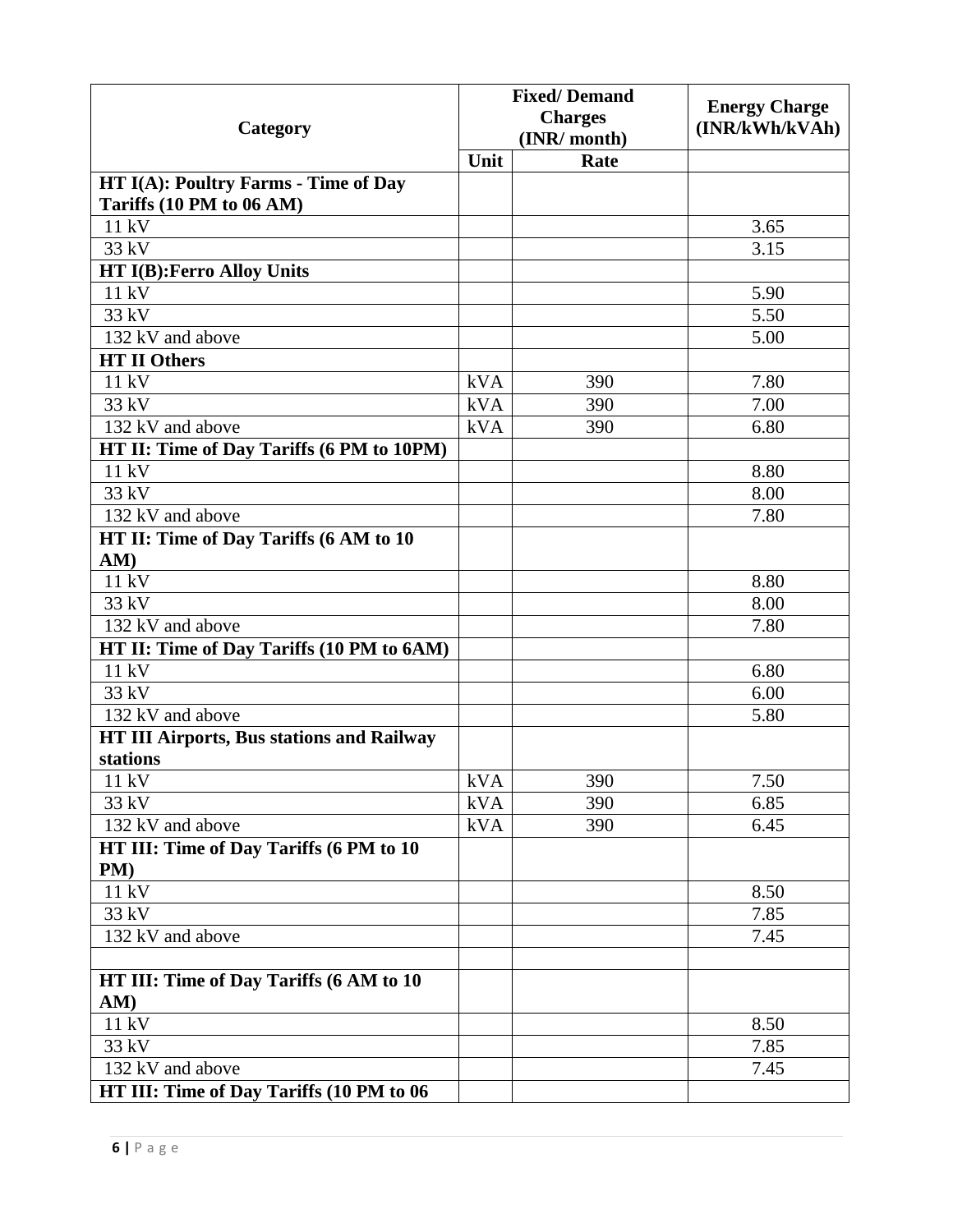| Category                                          |      | <b>Fixed/Demand</b><br><b>Charges</b><br>(INR/ month) | <b>Energy Charge</b><br>(INR/kWh/kVAh) |
|---------------------------------------------------|------|-------------------------------------------------------|----------------------------------------|
|                                                   | Unit | Rate                                                  |                                        |
| AM)                                               |      |                                                       |                                        |
| 11 kV                                             |      |                                                       | 6.50                                   |
| 33 kV                                             |      |                                                       | 5.85                                   |
| 132 kV and above                                  |      |                                                       | 5.45                                   |
| HT IV (A) Irrigation and Agriculture              |      |                                                       |                                        |
| 11 kV                                             |      |                                                       | 6.40                                   |
| 33 kV                                             |      |                                                       | 6.40                                   |
| 132 kV and above                                  |      |                                                       | 6.40                                   |
| <b>HT IV (B) CP Water Supply Schemes</b>          |      |                                                       |                                        |
| 11 kV                                             |      |                                                       | 5.10                                   |
| 33 kV                                             |      |                                                       | 5.10                                   |
| 132 kV and above                                  |      |                                                       | 5.10                                   |
| <b>HT V(A) Railway Traction</b>                   |      |                                                       | 7.10                                   |
| HTV(B) HMR                                        |      |                                                       | 7.00                                   |
| <b>HT VI Townships &amp; Residential Colonies</b> |      |                                                       |                                        |
| 11 kV                                             | kVA  | 60                                                    | 6.30                                   |
| 33 kV                                             | kVA  | 60                                                    | 6.30                                   |
| 132 kV and above                                  | kVA  | 60                                                    | 6.30                                   |
| <b>HT VII: Temporary</b>                          |      |                                                       |                                        |
| $11 k\overline{V}$                                | kVA  | 500                                                   | 10.80                                  |
| 33 kV                                             | kVA  | 500                                                   | 10.00                                  |
| 132 kV and above                                  | kVA  | 500                                                   | 9.80                                   |
| <b>HT VIII: RESCO</b>                             |      |                                                       |                                        |
| 11 kV                                             |      |                                                       | 1.00                                   |

*\* Equivalent flat rate tariff - INR/ HP/ year*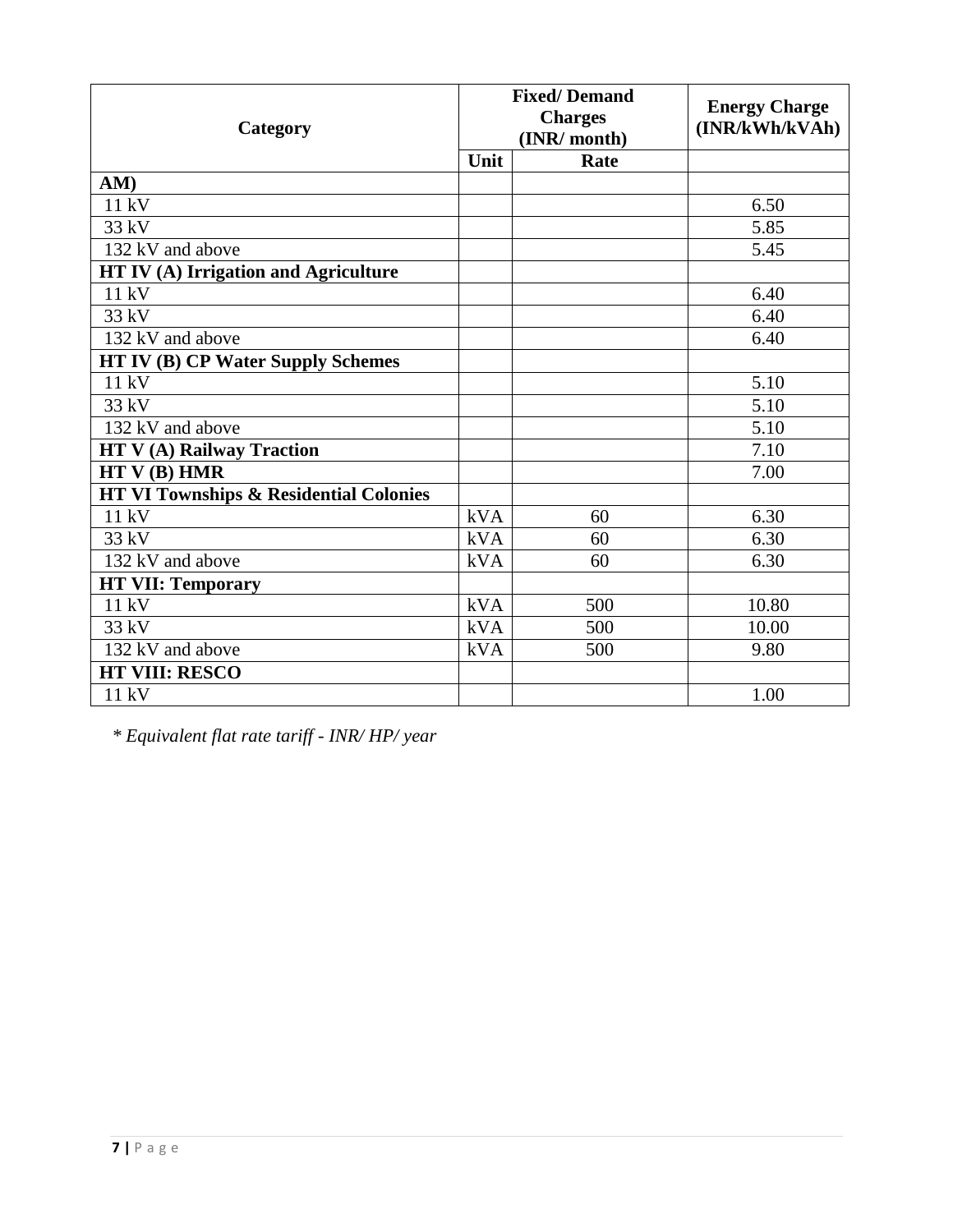### **Terms and conditions**

- i. Fuel Surcharge Adjustment (FSA) is applicable in accordance with the provisions of the Electricity Act, 2003.
- ii. The tariffs are exclusive of Electricity duty payable as per the provisions of AP Electricity Duty Act as adopted by Government of Telangana.

### iii. **Voltage surcharge**

The voltage surcharge for FY 2016-17 has been withdrawn.

### iv. **Additional charges for maximum demand exceeding the contracted demand**

In case, in any month the Recorded Maximum Demand (RMD) of the consumer exceeds his Contracted Demand with the Licensee, the consumer shall pay the following charges on excess demand recorded and on the entire energy consumed.

| <b>RMD</b> over CMD  | <b>Demand charges on excess</b> | <b>Energy charges on full</b> |  |
|----------------------|---------------------------------|-------------------------------|--|
|                      | demand                          | energy                        |  |
| 100 to 120\%         | 2 times of normal charge        | Normal                        |  |
| Above 120% and up to |                                 | 1.15 times of normal          |  |
| 200%                 | 2 times of normal charge        | charge                        |  |
| More than 200%       |                                 | 1.20 times of normal          |  |
|                      | 2 times of normal charge        | charge                        |  |

In case of  $HT-V(A)$  and  $V(B)$ : Railway Traction and HMR, the energy charges shall be computed at 1.05 times of normal charges on the entire consumption, if RMD exceeds 120% of Contracted Demand.

### v. **Minimum charges**

| Category                 |                                      |                                             | <b>Rates for the</b><br>year 2016-17 |
|--------------------------|--------------------------------------|---------------------------------------------|--------------------------------------|
| <b>LT Categories</b>     |                                      |                                             |                                      |
| $LT-I(A)$                |                                      | Contracted load of 1,000 watts and<br>below |                                      |
|                          | Single phase                         | INR. $25/$ month                            |                                      |
| Domestic<br>$LT-I(B)(i)$ | Contracted load of above 1,000 watts |                                             |                                      |
|                          | Single phase                         | INR. $50/$ month                            |                                      |
| $LT-I(B)(ii)$            |                                      | Three phase                                 | INR. 150/ month                      |
| $LT-II (A) & II$         |                                      | Single phase                                | INR. $65/$ month                     |
| (B)                      |                                      | Three phase                                 | INR. 200/ month                      |
| $LT-II(C)$               | Non-Domestic/<br>Commercial          | Advertisement<br>Hoardings                  | INR. 300/ month                      |
| $LT-II(D)$               |                                      | Single phase                                | INR. $65/$ month                     |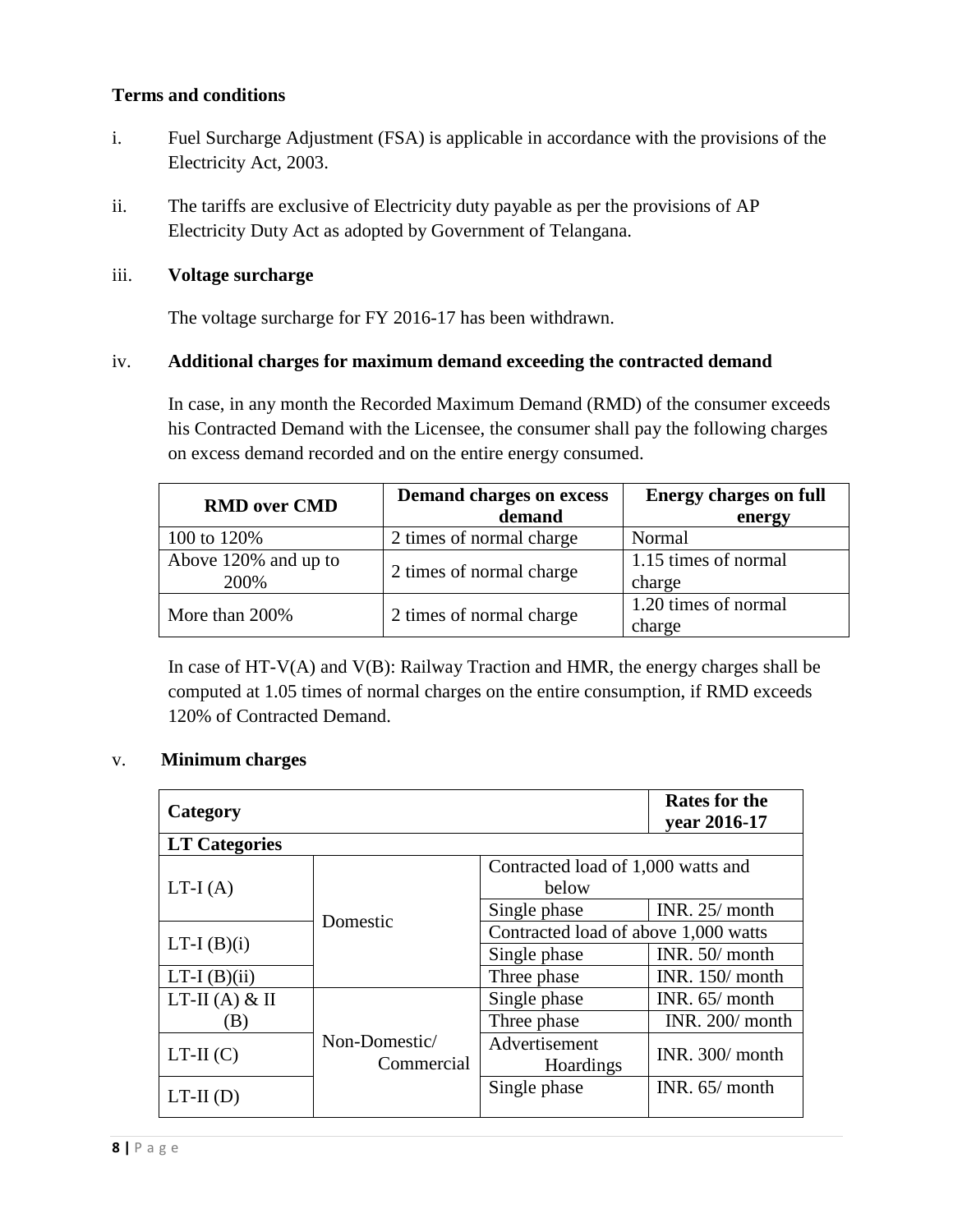| Category               |                                                   |                                                                                                                                                                                                                                                          | <b>Rates for the</b><br>year 2016-17 |
|------------------------|---------------------------------------------------|----------------------------------------------------------------------------------------------------------------------------------------------------------------------------------------------------------------------------------------------------------|--------------------------------------|
|                        |                                                   | Three phase                                                                                                                                                                                                                                              | INR. 200/ month                      |
|                        |                                                   | Panchayats                                                                                                                                                                                                                                               | INR. $2/$ point/<br>month            |
| $LT-VI(A)$             | Street lighting                                   | Municipalities and<br>Corporation<br>S                                                                                                                                                                                                                   | INR. $6/$ point/<br>month            |
| $LT-VII(A)$            | General purpose                                   | Single phase<br>Three phase                                                                                                                                                                                                                              | INR. 50/ month<br>INR. 150/ month    |
| LT-VIII                | Temporary supply                                  | INR. 125 per kW or part thereof of the<br>contracted load for first 30 days or part<br>thereof and for every subsequent period<br>of 15 days or part thereof a charge of<br>INR. 75 per kW                                                               |                                      |
| <b>HT</b> Categories   |                                                   |                                                                                                                                                                                                                                                          |                                      |
| Billing demand         |                                                   | Billing demand shall be maximum<br>demand recorded during the month or<br>80% of contracted demand whichever<br>is higher except HT-VI (i.e. Township<br>and Residential Colonies, for this<br>category the billing demand is Actual<br>Demand Recorded) |                                      |
| Minimum energy charges |                                                   |                                                                                                                                                                                                                                                          |                                      |
| $HT-I(A)$              | Industry – General                                | 50 kVAh/ kVA of billing demand per<br>month                                                                                                                                                                                                              |                                      |
| $HT-I(B)$              | Ferro Alloy units                                 | Maximum Demand or Average Actual<br>Demand whichever is higher. The<br>energy falling short of 6,701 kVAh per<br>kVA per annum will be billed as<br>deemed consumption                                                                                   |                                      |
| $HT-II$                | Others                                            | 25 kVAh/ kVA of billing demand per<br>month                                                                                                                                                                                                              |                                      |
| $HT-III$               | Airports, Bus<br>stations and<br>Railway stations | 50 kVAh/ kVA of billing demand per<br>month                                                                                                                                                                                                              |                                      |
| $HT-V(A)$ & $V(B)$     | Railway traction &<br><b>HMR</b>                  | 32 kVAh /kVA of Contracted demand<br>per month                                                                                                                                                                                                           |                                      |
| HT-VI                  | Townships and<br>residential<br>colonies          | Billing demand shall be Actual<br>Recorded demand. 25 units/kVA of<br>contracted demand per month                                                                                                                                                        |                                      |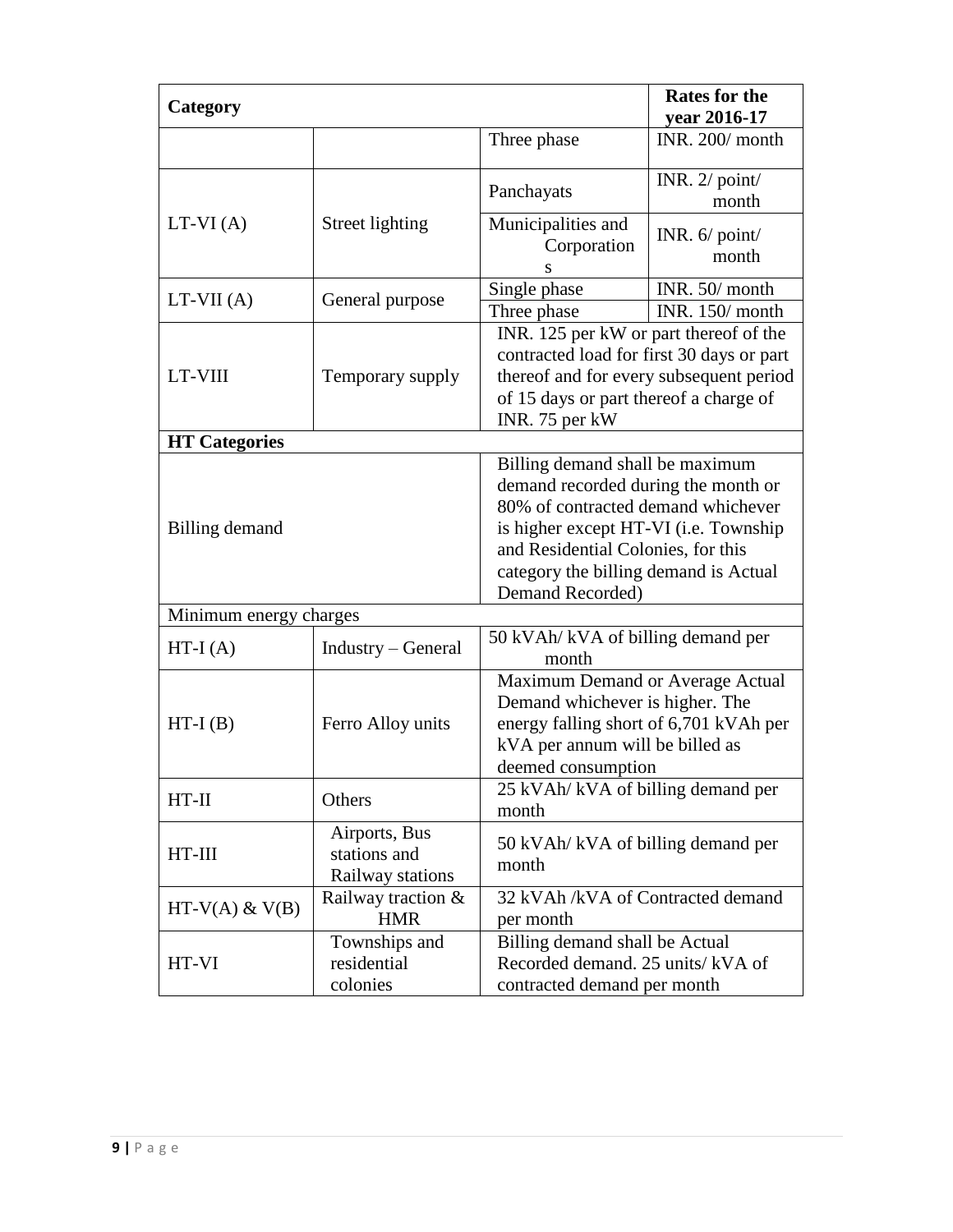# vi. **Customer charges**

| <b>Consumer category</b>                | <b>INR./</b> month |
|-----------------------------------------|--------------------|
| <b>Low Tension</b>                      |                    |
| LT-I: Domestic (Units/month)            |                    |
| $0 - 50$                                | <b>INR. 25</b>     |
| 51-100                                  | <b>INR. 30</b>     |
| 101-200                                 | <b>INR. 50</b>     |
| 201-300                                 | <b>INR. 60</b>     |
| 301-400                                 | <b>INR. 80</b>     |
| 401-800                                 | INR. $80$          |
| Above 800 units                         | <b>INR. 80</b>     |
| LT-II: Non-Domestic/ Commercial (Units/ |                    |
| month)                                  |                    |
| $0 - 50$                                | <b>INR. 45</b>     |
| 51-100                                  | <b>INR. 55</b>     |
| 101-300                                 | <b>INR. 65</b>     |
| 301-500                                 | <b>INR. 65</b>     |
| Above 500 units                         | <b>INR. 65</b>     |
| LT-II (C): Advertisement Hoardings      | <b>INR. 70</b>     |
| LT-II (D): Haircutting Salons with      |                    |
| consumption up to 200 units per         |                    |
| month                                   |                    |
| $0 - 50$                                | <b>INR. 45</b>     |
| 51-100                                  | <b>INR. 55</b>     |
| 101-200                                 | <b>INR. 65</b>     |
| LT-III: Industry up to 20 HP            | <b>INR.75</b>      |
| LT-III: Industry 21-50 HP               | <b>INR. 300</b>    |
| LT-III: Industry 51-100 HP              | <b>INR. 1125</b>   |
| LT IV: Cottage Industries               | <b>INR. 45</b>     |
| LT V: Agriculture                       | <b>INR. 30</b>     |
| LT VI: Street Lighting & PWS            | <b>INR. 50</b>     |
| LT-VII: General purpose                 | <b>INR. 60</b>     |
| LT-VIII: Temporary supply               | INR. 65            |
| <b>High Tension</b>                     |                    |
| HT Consumer at 11 kV                    | INR. 1,685         |
| HT Consumers at 33 kV                   | INR. 1,685         |
| HT Consumers at 132 kV and above        | INR. 3,370         |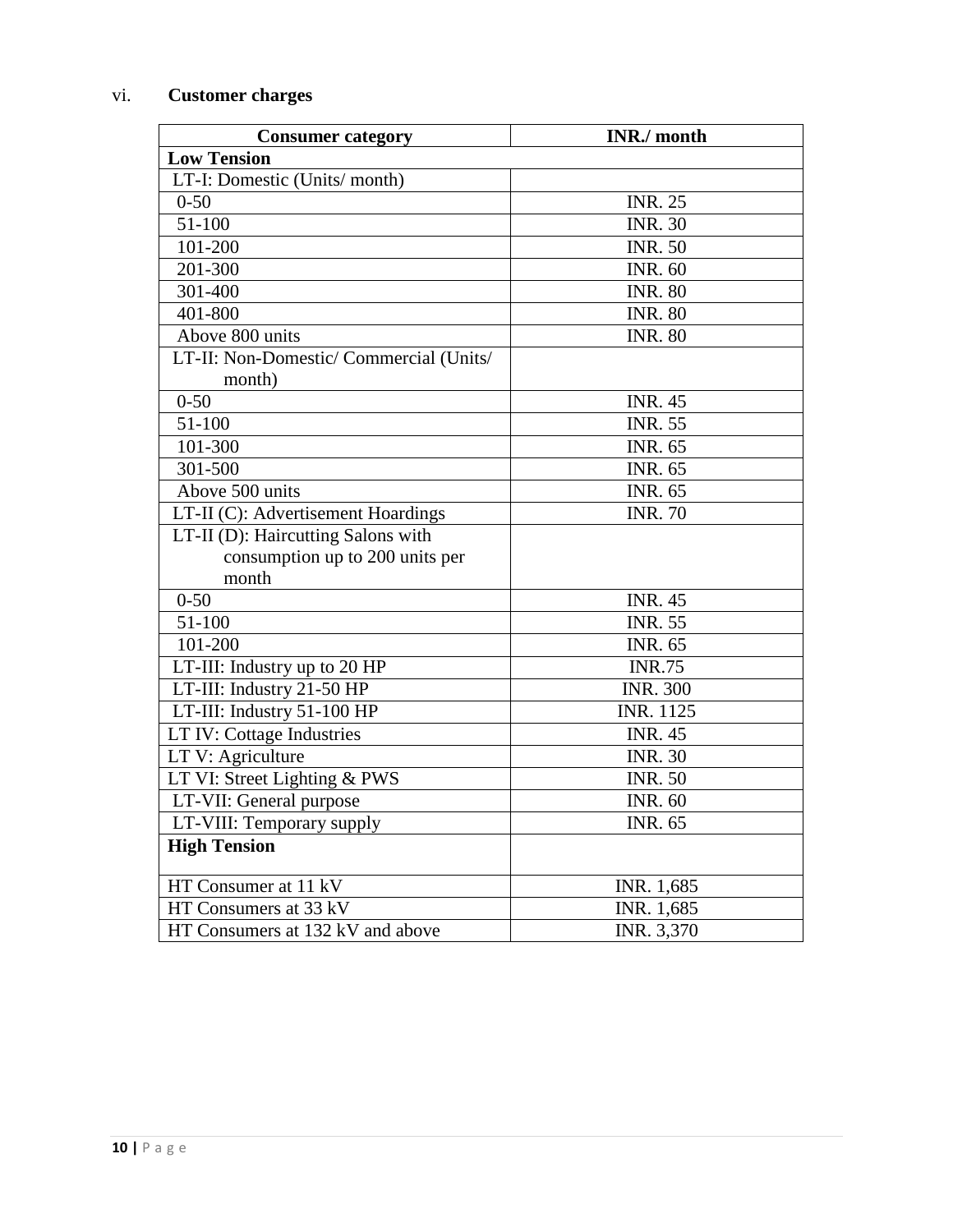### vii. **Delayed Payment Surcharge (DPS)**

### **LT Category**

a) In case of LT- I (A), LT-I (B), LT-II(A), LT-II(D), LT-IV and LT-V (C), if payment is made after due date, the consumers are liable to pay, Delayed Payment Surcharge (DPS) per month on the bill amount at the rates given in table below.

| $LT-I(A)$                                               | INR. 10 per month |
|---------------------------------------------------------|-------------------|
| $ LT-I(B), LT-II(A), LT-II(D), LT-IV$<br>and LT-V $(C)$ | INR. 25 per month |

b) In case of LT- II(B), LT-II(C), LT-III, LT-VI and LT-VII, the Licensee shall levy Delayed Payment Surcharge (DPS) on the bill amount at the rate of 5 paisa/ INR.100/ day calculated from the due date mentioned on the bill, up to the date of payment or INR. 150 whichever is higher. In case of grant of installments, the Licensees shall levy interest at the rate of 18% per annum on the outstanding amounts compounded annually and the two (DPS and Interest) shall not be levied at the same time.

### **HT Category**

a) The Licensees shall charge the Delayed Payment Surcharge (DPS) per month on the bill amount at the rate of 5 paisa/ INR. 100/ day or INR. 550 whichever is higher. In case of grant of installments, the Licensee shall levy interest at the rate of 18% per annum on the outstanding amounts, compounded annually and the two charges shall not be levied at the same time.

### viii. **Reconnection charges**

| <b>Low Tension services</b> |                 |
|-----------------------------|-----------------|
| $LT-I(A)$                   | <b>INR. 25</b>  |
| Overhead LT services        | <b>INR. 75</b>  |
| U.G. services               | <b>INR. 200</b> |
| <b>High Tension service</b> |                 |
| 11 kV                       | INR. 1,000      |
| $33 \text{ kV}$             | INR. 2,000      |
| 132 kV and above            | INR. 3,000      |

#### ix. **Testing charges**

| <b>Installation</b>                                                                                    |     | HТ  |
|--------------------------------------------------------------------------------------------------------|-----|-----|
| The first test and inspection of a new installation or<br>of an extension to an existing installation. | Nil | Nil |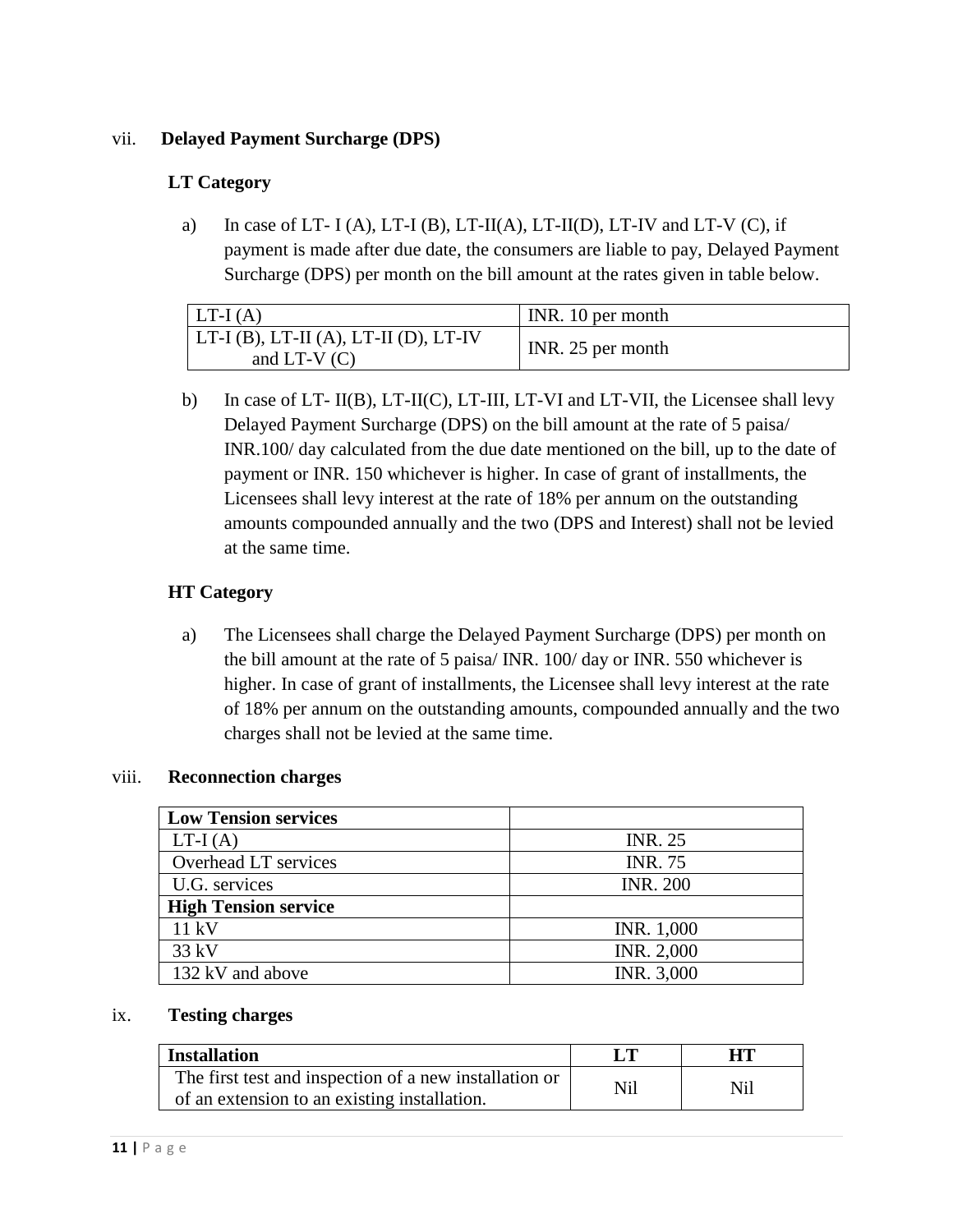| Charges payable by the consumer in advance for<br>each subsequent test and/or inspection if found<br>necessary owing to any fault in the installation or<br>to non-compliance of the conditions of supply. | <b>INR. 20</b>       | <b>INR. 200</b> |
|------------------------------------------------------------------------------------------------------------------------------------------------------------------------------------------------------------|----------------------|-----------------|
| <b>Meter</b>                                                                                                                                                                                               |                      |                 |
| A.C. Single Phase Energy meter                                                                                                                                                                             | <b>INR. 100</b>      |                 |
| A.C. Three Phase Energy meter                                                                                                                                                                              | <b>INR. 300</b>      |                 |
| LT Tri Vector meter                                                                                                                                                                                        | INR. 2,000           |                 |
| $11 \text{ kV}$                                                                                                                                                                                            |                      | INR. 3,000      |
| $33$ kV                                                                                                                                                                                                    |                      | INR. 3,000      |
| 132 kV and above                                                                                                                                                                                           |                      | INR. 3,000      |
| <b>Transformer oil</b>                                                                                                                                                                                     |                      |                 |
| Each sample of oil                                                                                                                                                                                         | INR. 150 per sample. |                 |

#### x. **Supervision/ inspection and checking charges**

| For LT $I(A)$ Domestic      | <b>INR.</b> 100 |
|-----------------------------|-----------------|
| For LT I(B) Domestic        | <b>INR.</b> 100 |
| <b>LT</b> Agricultural      | <b>INR. 100</b> |
| For all other LT Categories | <b>INR.</b> 100 |
| For all HT Categories       | <b>INR. 600</b> |

#### xi. **Low power factor charges**

For all consumer categories where kVAh billing is done, no Low Power Factor surcharge shall be levied.

### xii. **Capacitor surcharge**

LT consumers having connected loads mentioned in table below shall pay capacitor surcharge (as per rules in vogue) at the rate of 25% of the billed amount, if capacitors are found defunct.

| Category                     | <b>Connected load</b> |
|------------------------------|-----------------------|
| $LT-II$ and $LT-VII(A)$      | $<$ 10 kW             |
| $LT$ -III and $LT$ -VI $(B)$ | $\epsilon$ 20 HP.     |

### xiii. Fixed charges – Seasonal industries

LT-III: INR. 50/ HP/ month on 30% contracted load

HT: Demand charges – 30% of CMD or recorded demand whichever is higher

### xiv. **Temporary Supply for LT and HT consumers**

Temporary supply can be given on the request of a consumer initially for a period up to 6 months as per the tariff applicable under the Temporary supply category. In case, the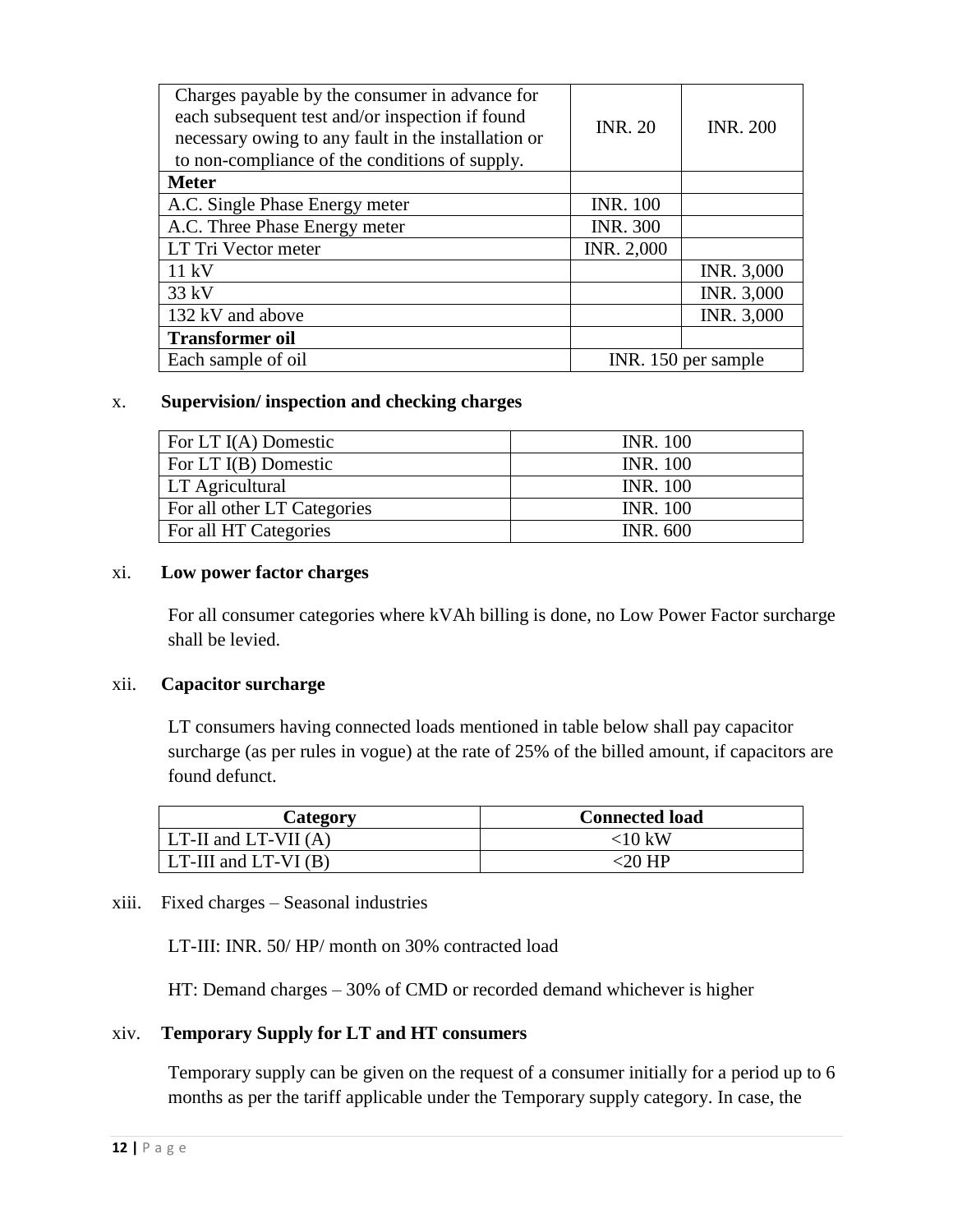consumer requests for further extension, the same can be extended for another 6 months with the same tariff as applicable to Temporary supply category. After the expiry of 12 months, the consumer is at liberty to seek further extension provided, the consumer pays twice the regular tariff or the consumer has the choice of availing of regular supply.